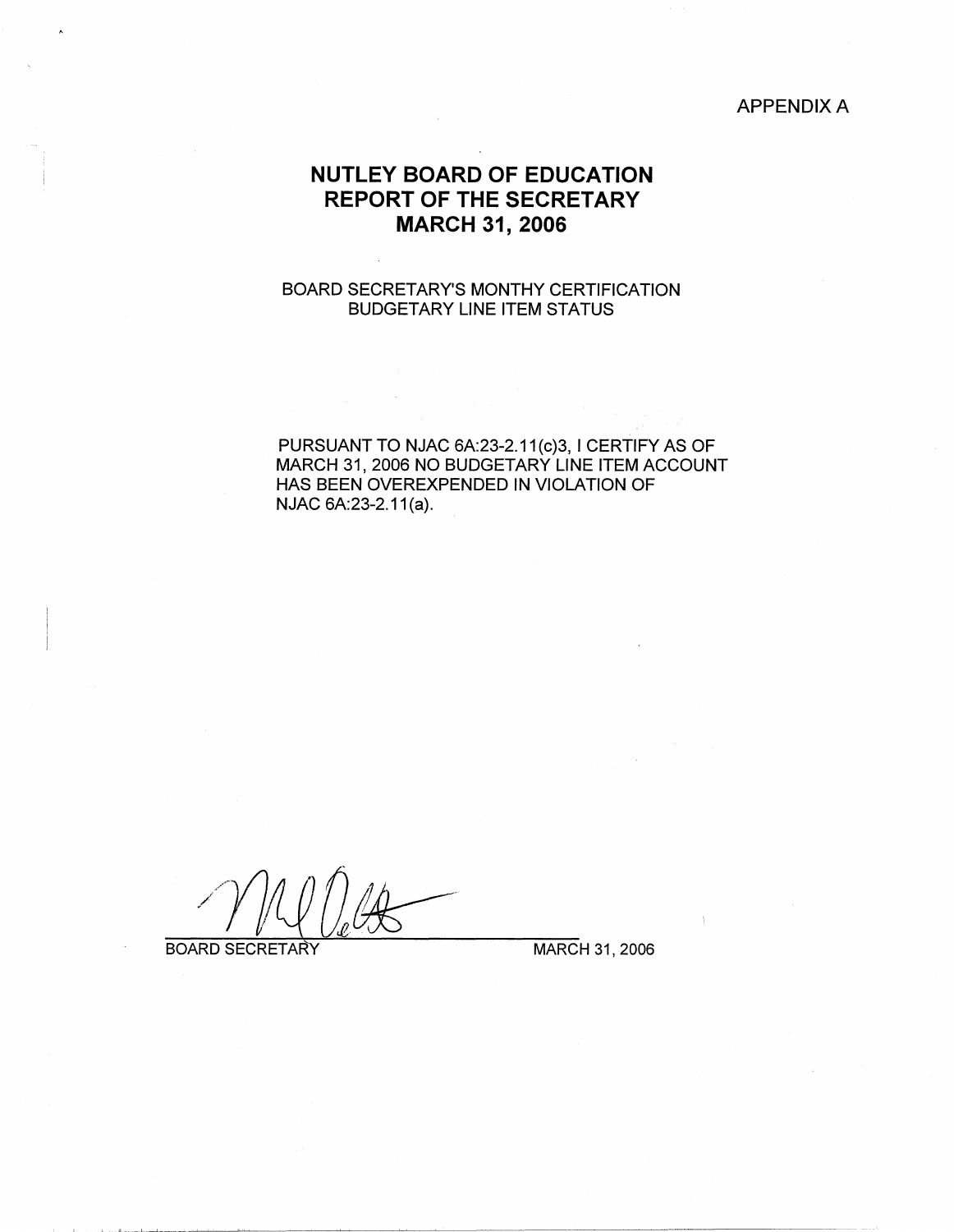$\mathbb{Z}^2$ 

and the

control and control of

 $\tilde{\mathbf{v}}$ 

**Board Sec Report Nutley Board of Education** 

 $\mathbf{u}^{\prime}$ 

| <b>Starting date</b> | 7/1/05                      | Ending date 3/31/06                          |                                             | <b>Fund: 10</b>                    |                        |
|----------------------|-----------------------------|----------------------------------------------|---------------------------------------------|------------------------------------|------------------------|
|                      | Assets:                     |                                              |                                             | <b>Assets and Resources</b>        |                        |
| 101                  | Cash in bank                |                                              |                                             |                                    | \$3,245,675.83         |
| $102 - 106$          | Cash Equivalents            |                                              |                                             |                                    | \$3,900.00             |
| 111                  | Investments                 |                                              |                                             |                                    | \$0.00                 |
| 116                  | Capital Reserve Account     |                                              |                                             |                                    | \$100,124.35           |
| 121                  | Tax levy Receivable         |                                              |                                             |                                    | \$0.00                 |
|                      |                             |                                              |                                             |                                    |                        |
|                      | Accounts Receivable:        |                                              |                                             |                                    |                        |
| 132                  | Interfund                   |                                              |                                             | \$1,734.85                         |                        |
| 141                  |                             | Intergovernmental - State                    |                                             | (\$0.88)                           |                        |
| 142                  |                             | Intergovernmental - Federal                  |                                             | \$0.00                             |                        |
| 143                  |                             | Intergovernmental - Other                    |                                             | \$12,007.48                        |                        |
| 153, 154             |                             |                                              | Other (net of estimated uncollectable of \$ | \$1,595.39                         | \$15,336.84            |
|                      | Loans Receivable:           |                                              |                                             |                                    |                        |
| 131                  | Interfund                   |                                              |                                             | \$0.00                             |                        |
| 51, 152              |                             | Other (Net of estimated uncollectable of \$_ |                                             | \$0.00                             | \$0.00                 |
|                      | <b>Other Current Assets</b> |                                              |                                             |                                    | \$0.00                 |
|                      | <b>Resources:</b>           |                                              |                                             |                                    |                        |
| 301                  | <b>Estimated revenues</b>   |                                              |                                             | \$45,687,600.00                    |                        |
| 302                  |                             | Less revenues                                |                                             | (\$33,658,777.73)                  | \$12,028,822.27        |
|                      |                             | <b>Total assets and resources</b>            |                                             |                                    | <u>\$15,393,859.29</u> |
|                      |                             |                                              |                                             | <b>Liabilities and fund equity</b> |                        |
|                      | Liabilities:                |                                              |                                             |                                    |                        |
| 411                  |                             | Intergovernmental accounts payable - state   |                                             |                                    | \$0.00                 |
| 421                  | Accounts payable            |                                              |                                             |                                    | \$1,572.86             |
| 431                  | Contracts payable           |                                              |                                             |                                    | \$0.00                 |
| 451                  | Loans payable               |                                              |                                             |                                    | \$0.00                 |
| 481                  | Deferred revenues           |                                              |                                             |                                    | \$0.00                 |
|                      | Other current liabilities   |                                              |                                             |                                    | \$354,893.34           |
|                      |                             | <b>Total liabilities</b>                     |                                             |                                    | \$356,466.20           |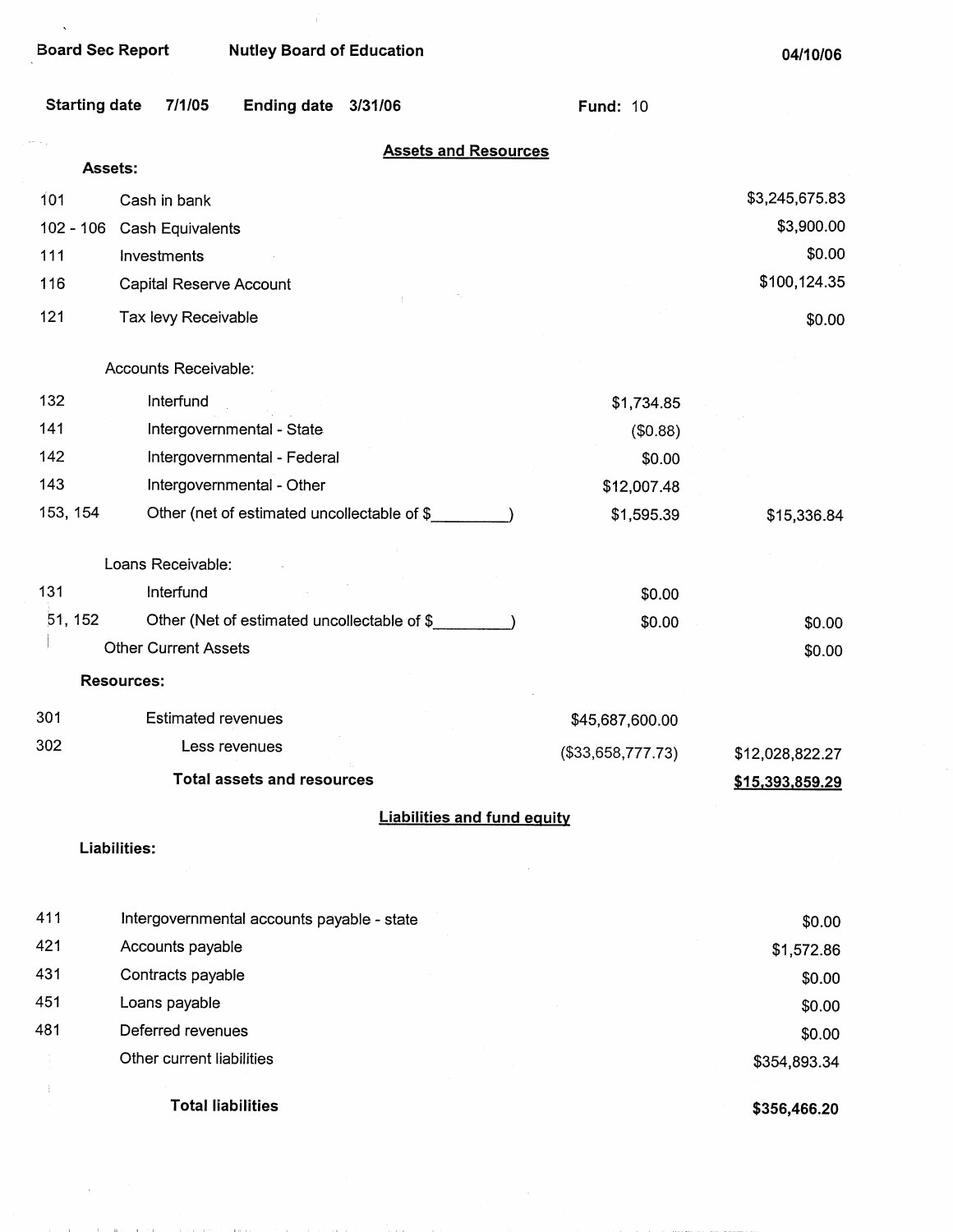| <b>Board Sec Report</b>      |        |                                                 | <b>Nutley Board of Education</b>                       |                   |                   | 04/10/06               |
|------------------------------|--------|-------------------------------------------------|--------------------------------------------------------|-------------------|-------------------|------------------------|
| <b>Starting date</b>         | 7/1/05 | Ending date 3/31/06                             |                                                        |                   | <b>Fund: 10</b>   |                        |
| <b>Fund Balance:</b>         |        |                                                 |                                                        |                   |                   |                        |
| Appropriated:                |        |                                                 |                                                        |                   |                   |                        |
| 753,754                      |        | Reserve for encumbrances                        |                                                        |                   | \$11,983,798.69   |                        |
| 761                          |        | Capital reserve account - July                  |                                                        |                   | \$96,659.91       |                        |
| 604                          |        | Add: Increase in capital reserve                |                                                        |                   | \$0.00            |                        |
| 307                          |        |                                                 | Less: Budgeted w/d from capital reserve eligible costs |                   | \$0.00            |                        |
| 309                          |        |                                                 | Less: Budgeted w/d from capital reserve excess costs   |                   | \$0.00            | \$96,659.91            |
| 762                          |        | Adult education programs                        |                                                        |                   | \$0.00            |                        |
| 751,752,76x                  |        | Other reserves                                  |                                                        |                   | \$0.00            |                        |
| 601                          |        | Appropriations                                  |                                                        | \$45,944,550.38   |                   |                        |
| 602                          |        | Less: Expenditures                              | (\$32,306,948.72)                                      |                   |                   |                        |
|                              |        | Encumbrances<br>Total appropriated              | (\$11,983,798.69)                                      | (\$44,290,747.41) | \$1,653,802.97    |                        |
|                              |        |                                                 |                                                        |                   | \$13,734,261.57   |                        |
| Unappropriated:              |        |                                                 |                                                        |                   | \$1,539,563.52    |                        |
| 770                          |        | Fund balance, July 1                            |                                                        |                   | (\$236,432.00)    |                        |
| 303                          |        | <b>Budgeted fund balance</b>                    |                                                        |                   |                   |                        |
|                              |        | <b>Total fund balance</b>                       |                                                        |                   |                   | \$15,037,393.09        |
|                              |        | Total liabilities and fund equity               |                                                        |                   |                   | <u>\$15,393,859.29</u> |
|                              |        | <b>Recapitulation of Budgeted Fund Balance:</b> |                                                        |                   |                   |                        |
|                              |        |                                                 |                                                        | <b>Budgeted</b>   | <b>Actual</b>     | <b>Variance</b>        |
| Appropriations               |        |                                                 |                                                        | \$45,944,550.38   | \$44,290,747.41   | \$1,653,802.97         |
| Revenues                     |        |                                                 |                                                        | (\$45,687,600.00) | (\$33,658,777.73) | (\$12,028,822.27)      |
| Subtotal                     |        |                                                 |                                                        | \$256,950.38      | \$10,631,969.68   | (\$10,375,019.30)      |
|                              |        | Change in capital reserve account:              |                                                        |                   |                   |                        |
|                              |        | Plus - Increase in reserve                      |                                                        | \$0.00            | \$3,464.44        | (\$3,464.44)           |
|                              |        | Less - Withdrawal from reserve                  |                                                        | \$0.00            | \$0.00            |                        |
| Subtotal                     |        |                                                 |                                                        | \$256,950.38      | \$10,635,434.12   | (\$10,378,483.74)      |
|                              |        | Less: Adjustment for prior year                 |                                                        | (\$20,518.38)     | (\$20,518.38)     |                        |
| <b>Budgeted fund balance</b> |        |                                                 |                                                        | \$236,432.00      | \$10,614,915.74   | (\$10,378,483.74)      |
|                              |        |                                                 |                                                        |                   |                   |                        |

 $\mathcal{N}_{\Lambda}$ 

Prepared and submitted by :

Board Secretary

 $410/06$ Date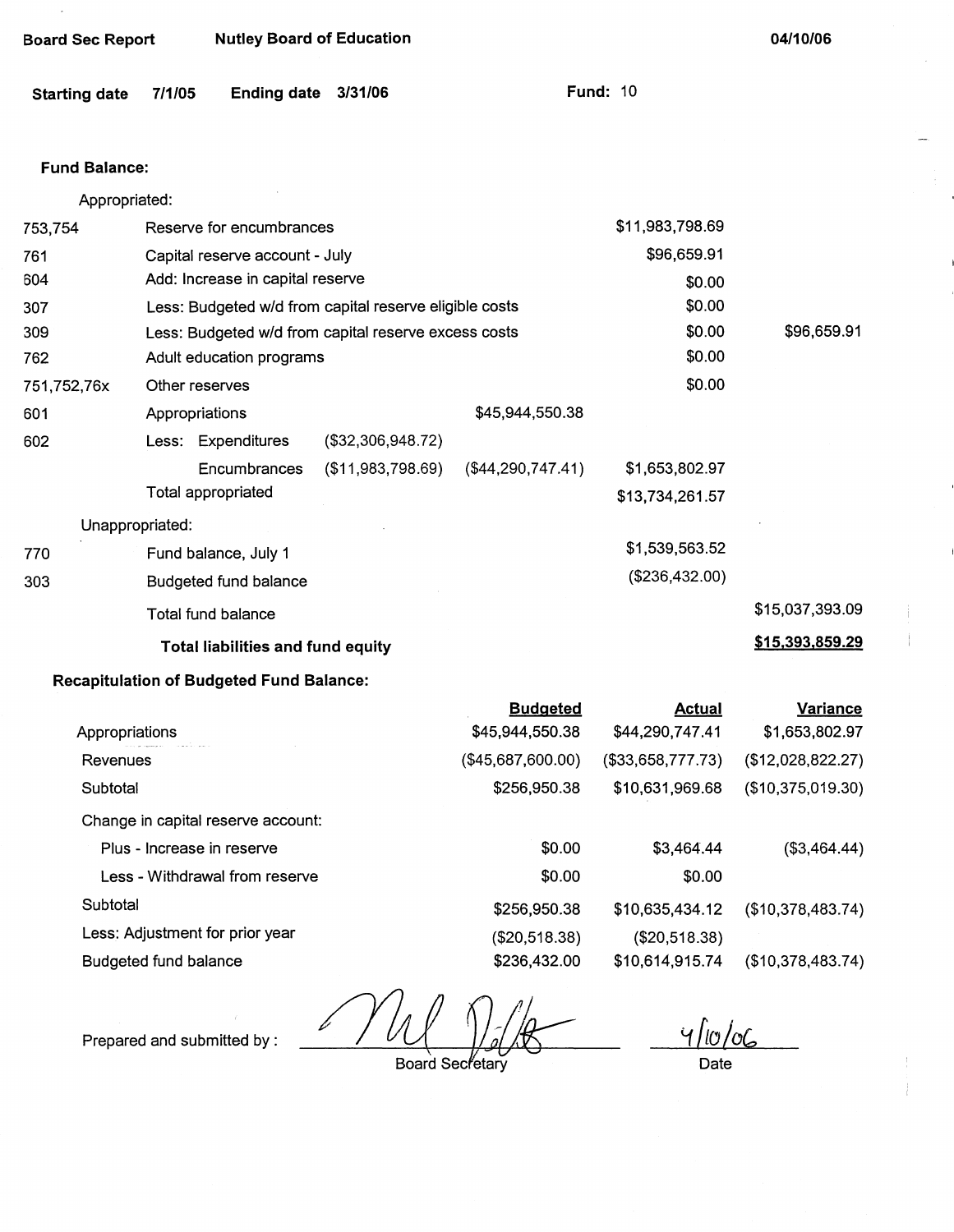$\hat{\phantom{a}}$ 

**04/10/06** 

 $\bar{z}$ 

| <b>Starting date</b> | 7/1/05                      | Ending date 3/31/06                         |                                    | <b>Fund: 20</b>  |              |
|----------------------|-----------------------------|---------------------------------------------|------------------------------------|------------------|--------------|
|                      | Assets:                     |                                             | <b>Assets and Resources</b>        |                  |              |
| 101                  | Cash in bank                |                                             |                                    |                  | \$549,106.07 |
| $102 - 106$          | Cash Equivalents            |                                             |                                    |                  | \$0.00       |
| 111                  | Investments                 |                                             |                                    |                  | \$0.00       |
| 116                  | Capital Reserve Account     |                                             |                                    |                  | \$0.00       |
| 121                  | Tax levy Receivable         |                                             |                                    |                  | \$0.00       |
|                      | Accounts Receivable:        |                                             |                                    |                  |              |
| 132                  | Interfund                   |                                             |                                    | \$0.00           |              |
| 141                  |                             | Intergovernmental - State                   |                                    | \$694.07         |              |
| 142                  |                             | Intergovernmental - Federal                 |                                    | \$440.96         |              |
| 143                  |                             | Intergovernmental - Other                   |                                    | \$0.00           |              |
| 153, 154             |                             | Other (net of estimated uncollectable of \$ |                                    | \$0.00           | \$1,135.03   |
|                      | Loans Receivable:           |                                             |                                    |                  |              |
| 131                  | Interfund                   |                                             |                                    | \$0.00           |              |
| 51, 152              |                             | Other (Net of estimated uncollectable of \$ |                                    | \$0.00           | \$0.00       |
|                      | <b>Other Current Assets</b> |                                             |                                    |                  | \$0.00       |
|                      | <b>Resources:</b>           |                                             |                                    |                  |              |
| 301                  | <b>Estimated revenues</b>   |                                             |                                    | \$1,426,428.00   |              |
| 302                  |                             | Less revenues                               |                                    | (\$1,047,179.20) | \$379,248.80 |
|                      |                             | <b>Total assets and resources</b>           |                                    |                  | \$929.489.90 |
|                      |                             |                                             | <b>Liabilities and fund equity</b> |                  |              |
|                      | <b>Liabilities:</b>         |                                             |                                    |                  |              |
|                      |                             |                                             |                                    |                  |              |
| 411                  |                             | Intergovernmental accounts payable - state  |                                    |                  | \$39,812.26  |
| 421                  | Accounts payable            |                                             |                                    |                  | \$0.20       |
| 431                  | Contracts payable           |                                             |                                    |                  | \$0.00       |
| 451                  | Loans payable               |                                             |                                    |                  | \$0.00       |
| 481                  | Deferred revenues           |                                             |                                    |                  | \$117,051.44 |
|                      | Other current liabilities   |                                             |                                    |                  | \$388.10     |

Total liabilities

**\$157,252.00**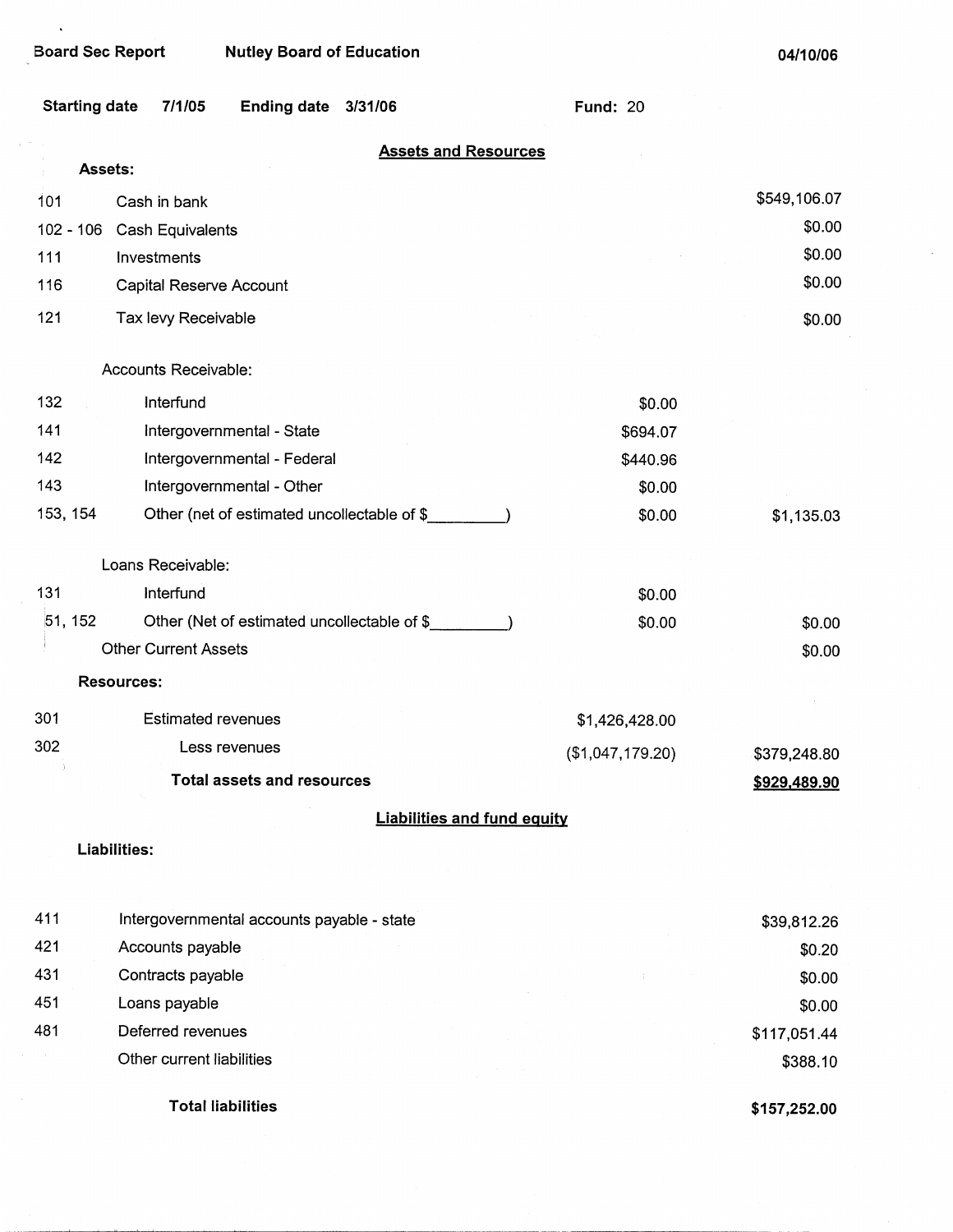| <b>Board Sec Report</b> | <b>Nutley Board of Education</b> |
|-------------------------|----------------------------------|
|-------------------------|----------------------------------|

**04/10/06** 

**Fund: 20** 

## **Fund Balance:**

Appropriated:

| 753,754     | Reserve for encumbrances     |                                                        |                |                  | \$78,964.26      |                 |
|-------------|------------------------------|--------------------------------------------------------|----------------|------------------|------------------|-----------------|
| 761         |                              | Capital reserve account - July                         |                |                  | \$0.00           |                 |
| 604         |                              | Add: Increase in capital reserve                       |                |                  | \$0.00           |                 |
| 307         |                              | Less: Budgeted w/d from capital reserve eligible costs |                | \$0.00           |                  |                 |
| 309         |                              | Less: Budgeted w/d from capital reserve excess costs   |                |                  | \$0.00           | \$0.00          |
| 762         |                              | Adult education programs                               |                |                  | \$0.00           |                 |
| 751,752,76x |                              | Other reserves                                         |                |                  | \$0.00           |                 |
| 601         |                              | Appropriations                                         |                | \$1,544,363.37   |                  |                 |
| 602         |                              | Less: Expenditures                                     | (\$654,190.10) |                  |                  |                 |
|             |                              | Encumbrances                                           | (\$78,964.26)  | ( \$733, 154.36) | \$811,209.01     |                 |
|             |                              | Total appropriated                                     |                |                  | \$890,173.27     |                 |
|             | Unappropriated:              |                                                        |                |                  |                  |                 |
| 770         |                              | Fund balance, July 1                                   |                |                  | \$0.00           |                 |
| 303         |                              | <b>Budgeted fund balance</b>                           |                |                  | (\$117,935.37)   |                 |
|             |                              | <b>Total fund balance</b>                              |                |                  |                  | \$772,237.90    |
|             |                              | Total liabilities and fund equity                      |                |                  |                  | \$929,489.90    |
|             |                              | <b>Recapitulation of Budgeted Fund Balance:</b>        |                |                  |                  |                 |
|             |                              |                                                        |                | <b>Budgeted</b>  | <b>Actual</b>    | <b>Variance</b> |
|             | Appropriations               |                                                        |                | \$1,544,363.37   | \$733,154.36     | \$811,209.01    |
| Revenues    |                              |                                                        |                | (\$1,426,428.00) | (\$1,047,179.20) | (\$379,248.80)  |
| Subtotal    |                              |                                                        |                | \$117,935.37     | (\$314,024.84)   | \$431,960.21    |
|             |                              | Change in capital reserve account:                     |                |                  |                  |                 |
|             |                              | Plus - Increase in reserve                             |                | \$0.00           | \$0.00           | \$0.00          |
|             |                              | Less - Withdrawal from reserve                         |                | \$0.00           | \$0.00           |                 |
| Subtotal    |                              |                                                        |                | \$117,935.37     | (\$314,024.84)   | \$431,960.21    |
|             |                              | Less: Adjustment for prior year                        |                | (\$0.00)         | (\$0.00)         |                 |
|             | <b>Budgeted fund balance</b> |                                                        |                | \$117,935.37     | (\$314,024.84)   | \$431,960.21    |

Prepared and submitted by :

Board Secretary

*1/1/4~*  Date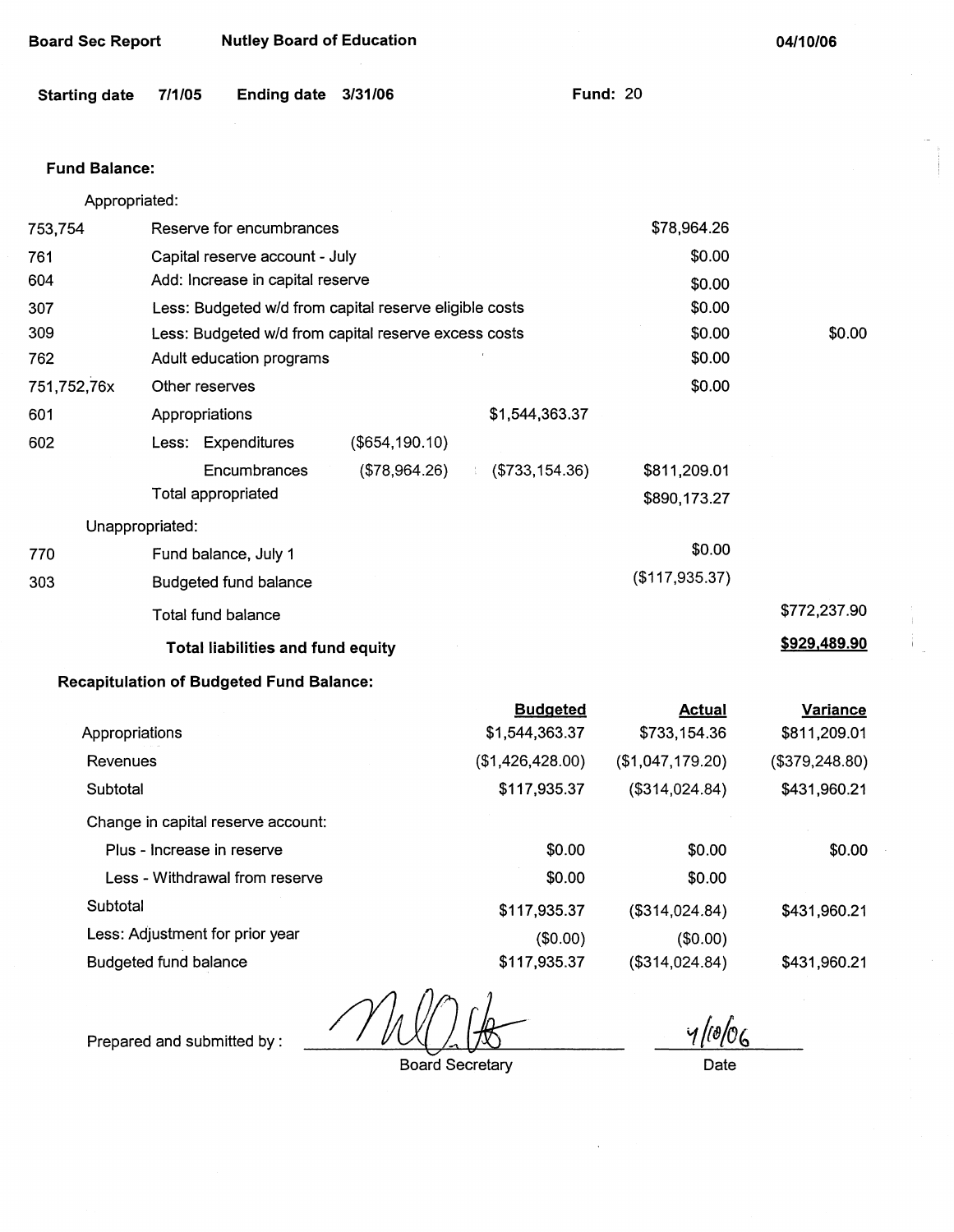**Board Sec Report Nutley Board of Education** 

 $\ddot{\phantom{0}}$ 

**04/10/06** 

| <b>Starting date</b> | 7/1/05<br>Ending date 3/31/06               | <b>Fund: 30</b> |                        |
|----------------------|---------------------------------------------|-----------------|------------------------|
|                      | <b>Assets and Resources</b><br>Assets:      |                 |                        |
| 101                  | Cash in bank                                |                 | \$11,308,872.47        |
| $102 - 106$          | <b>Cash Equivalents</b>                     |                 | \$0.00                 |
| 111                  | Investments                                 |                 | \$0.00                 |
| 116                  | Capital Reserve Account                     |                 | \$0.00                 |
| 121                  | Tax levy Receivable                         |                 | \$0.00                 |
|                      | Accounts Receivable:                        |                 |                        |
| 132                  | Interfund                                   | \$22,659.00     |                        |
| 141                  | Intergovernmental - State                   | \$8,900,787.64  |                        |
| 142                  | Intergovernmental - Federal                 | \$0.00          |                        |
| 143                  | Intergovernmental - Other                   | \$40,000.00     |                        |
| 153, 154             | Other (net of estimated uncollectable of \$ | \$0.00          | \$8,963,446.64         |
|                      | Loans Receivable:                           |                 |                        |
| 131                  | Interfund                                   | \$0.00          |                        |
| 51, 152              | Other (Net of estimated uncollectable of \$ | \$0.00          | \$0.00                 |
|                      | <b>Other Current Assets</b>                 |                 | \$0.00                 |
|                      | <b>Resources:</b>                           |                 |                        |
| 301                  | <b>Estimated revenues</b>                   | \$0.00          |                        |
| 302                  | Less revenues                               | \$0.00          | \$0.00                 |
|                      | <b>Total assets and resources</b>           |                 | <u>\$20,272,319.11</u> |
|                      | <b>Liabilities and fund equity</b>          |                 |                        |
|                      | Liabilities:                                |                 |                        |
| 411                  | Intergovernmental accounts payable - state  |                 | \$0.00                 |
| 421                  | Accounts payable                            |                 | \$0.00                 |
| 431                  | Contracts payable                           |                 | \$0.00                 |
| 451                  | Loans payable                               |                 | \$0.00                 |
| 481                  | Deferred revenues                           |                 | \$8,421,365.00         |
|                      | Other current liabilities                   |                 | \$23,481.48            |
|                      | <b>Total liabilities</b>                    |                 | \$8,444,846.48         |

 $\epsilon$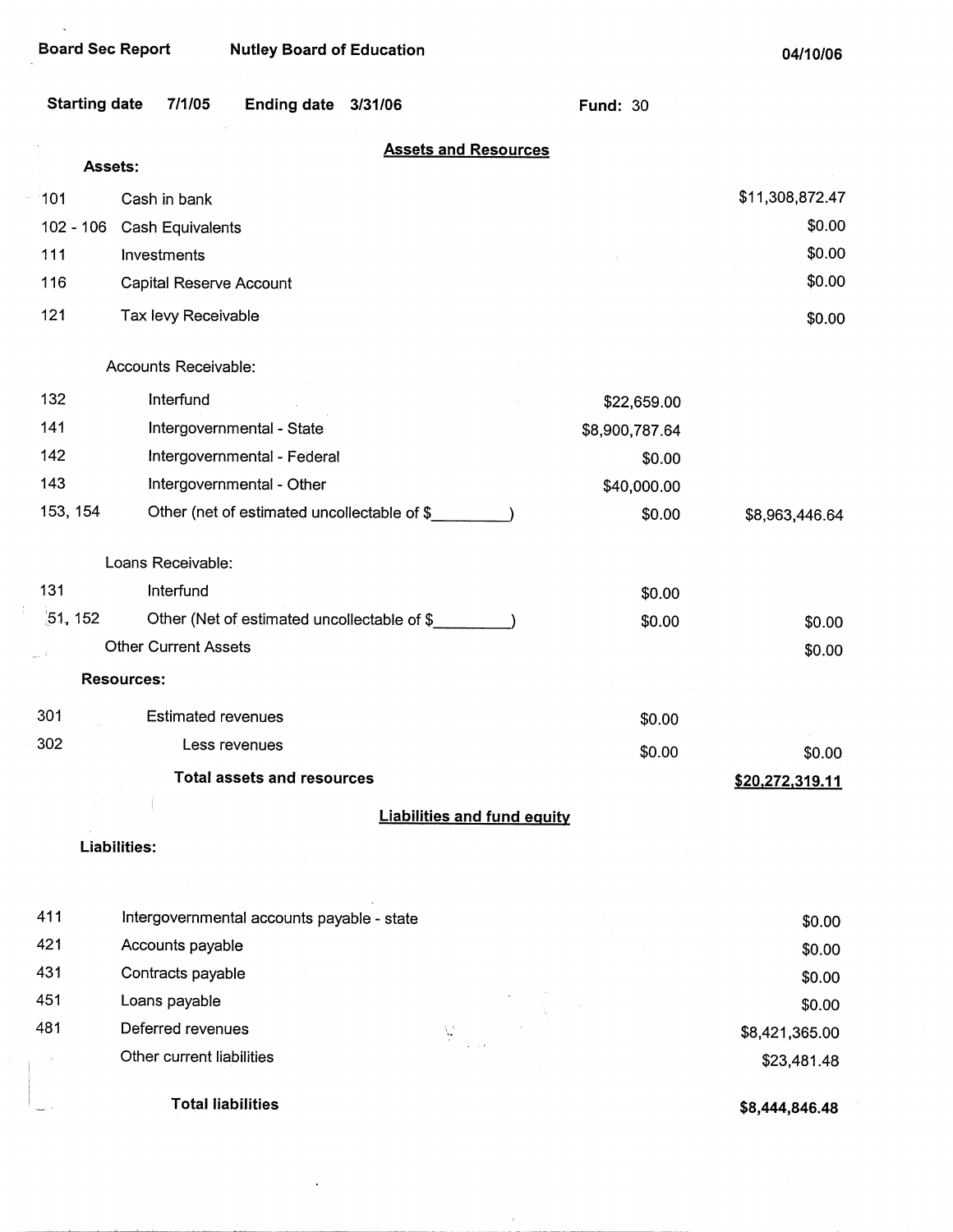| <b>Board Sec Report</b> | <b>Nutley Board of Education</b> |
|-------------------------|----------------------------------|
|-------------------------|----------------------------------|

**04/10/06** 

| Starting date 7/1/05 |  | Ending date 3/31/06 |  | <b>Fund: 30</b> |  |
|----------------------|--|---------------------|--|-----------------|--|
|----------------------|--|---------------------|--|-----------------|--|

#### **Fund Balance:**

Appropriated:

| 753,754         |                                          | Reserve for encumbrances         |                                                        |                   | \$19,623,673.74     |                 |
|-----------------|------------------------------------------|----------------------------------|--------------------------------------------------------|-------------------|---------------------|-----------------|
| 761             |                                          | Capital reserve account - July   |                                                        |                   | \$0.00              |                 |
| 604             |                                          | Add: Increase in capital reserve |                                                        | \$0.00            |                     |                 |
| 307             |                                          |                                  | Less: Budgeted w/d from capital reserve eligible costs |                   | \$0.00              |                 |
| 309             |                                          |                                  | Less: Budgeted w/d from capital reserve excess costs   |                   | \$0.00              | \$0.00          |
| 762             |                                          | Adult education programs         |                                                        |                   | \$0.00              |                 |
| 751,752,76x     |                                          | Other reserves                   |                                                        |                   | \$13,393,710.66     |                 |
| 601             |                                          | Appropriations                   |                                                        | \$22,658,907.96   |                     |                 |
| 602             |                                          | Less: Expenditures               | (\$2,408,083.33)                                       |                   |                     |                 |
|                 |                                          | Encumbrances                     | (\$19,623,673.74)                                      | (\$22,031,757.07) | \$627,150.89        |                 |
|                 |                                          | Total appropriated               |                                                        |                   | \$33,644,535.29     |                 |
| Unappropriated: |                                          |                                  |                                                        |                   |                     |                 |
| 770             |                                          | Fund balance, July 1             |                                                        |                   | \$0.00              |                 |
| 303             |                                          | <b>Budgeted fund balance</b>     |                                                        |                   | $(\$21,817,062.66)$ |                 |
|                 |                                          | Total fund balance               |                                                        |                   |                     | \$11,827,472.63 |
|                 | <b>Total liabilities and fund equity</b> |                                  |                                                        |                   |                     | \$20,272,319.11 |

# **Recapitulation of Budgeted Fund Balance:**

|                                    | <b>Budgeted</b> | <b>Actual</b>   | <b>Variance</b> |
|------------------------------------|-----------------|-----------------|-----------------|
| Appropriations                     | \$22,658,907.96 | \$22,031,757.07 | \$627,150.89    |
| Revenues                           | \$0.00          | \$0.00          | \$0.00          |
| Subtotal                           | \$22,658,907.96 | \$22,031,757.07 | \$627,150.89    |
| Change in capital reserve account: |                 |                 |                 |
| Plus - Increase in reserve         | \$0.00          | \$0.00          | \$0.00          |
| Less - Withdrawal from reserve     | \$0.00          | \$0.00          |                 |
| Subtotal                           | \$22,658,907.96 | \$22,031,757.07 | \$627,150.89    |
| Less: Adjustment for prior year    | (\$841, 845.30) | (\$841, 845.30) |                 |
| <b>Budgeted fund balance</b>       | \$21,817,062.66 | \$21,189,911.77 | \$627,150.89    |

L

Prepared and submitted by :

Board Secretary

 $\frac{y}{\frac{1}{D}}$ Date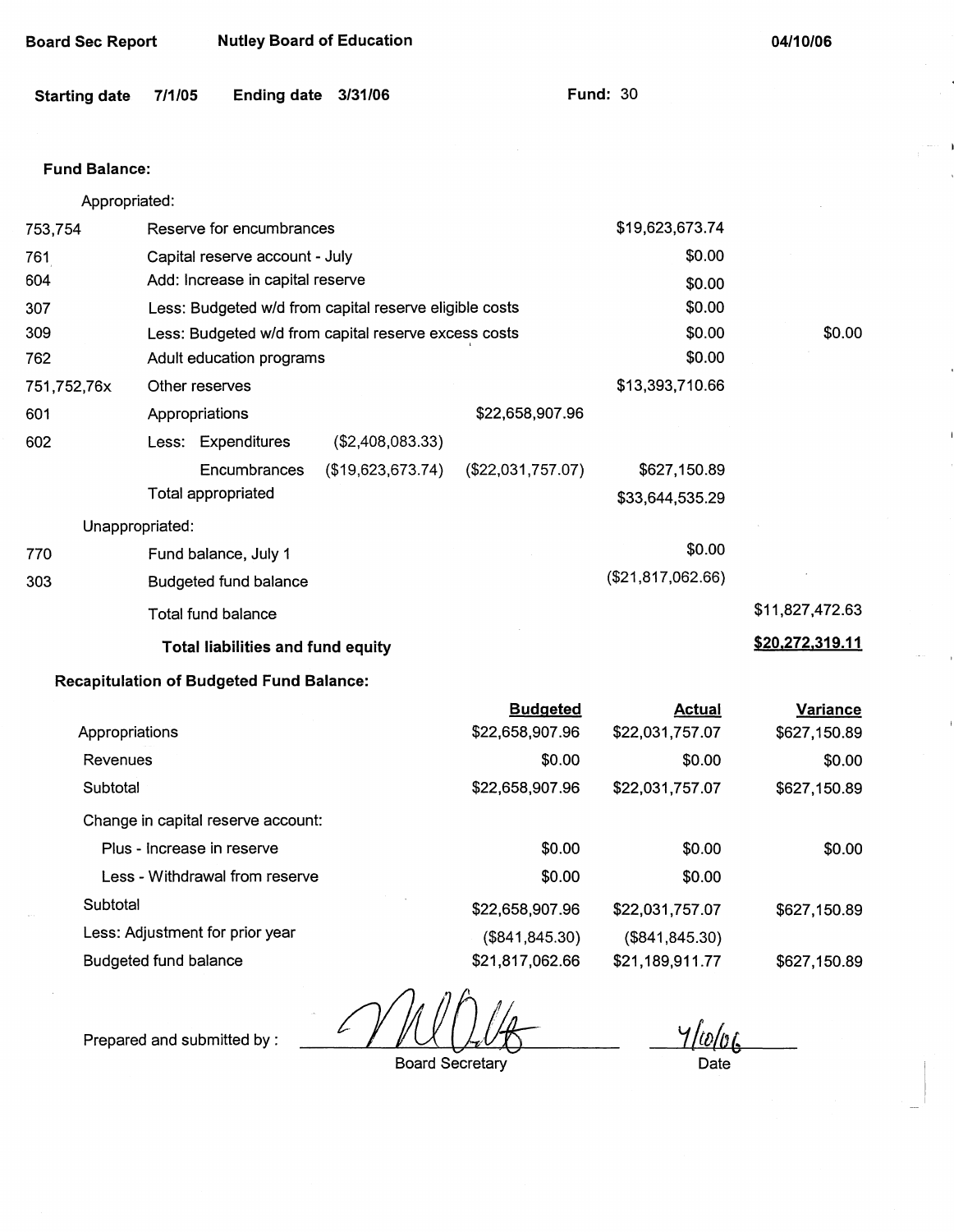| <b>Starting date</b> | Ending date 3/31/06<br>7/1/05               | <b>Fund: 40</b>                    |             |
|----------------------|---------------------------------------------|------------------------------------|-------------|
|                      |                                             | <b>Assets and Resources</b>        |             |
|                      | Assets:                                     |                                    |             |
| 101                  | Cash in bank                                |                                    | \$407.62    |
| $102 - 106$          | Cash Equivalents                            |                                    | \$0.00      |
| 111                  | Investments                                 |                                    | \$0.00      |
| 116                  | Capital Reserve Account                     |                                    | \$0.00      |
| 121                  | Tax levy Receivable                         |                                    | \$0.00      |
|                      | Accounts Receivable:                        |                                    |             |
| 132                  | Interfund                                   | \$21,747.60                        |             |
| 141                  | Intergovernmental - State                   | \$0.00                             |             |
| 142                  | Intergovernmental - Federal                 | \$0.00                             |             |
| 143                  | Intergovernmental - Other                   | \$0.00                             |             |
| 153, 154             | Other (net of estimated uncollectable of \$ | \$0.00                             | \$21,747.60 |
|                      | Loans Receivable:                           |                                    |             |
| 131                  | Interfund                                   | \$0.00                             |             |
| 51, 152              | Other (Net of estimated uncollectable of \$ | \$0.00                             | \$0.00      |
|                      | <b>Other Current Assets</b>                 |                                    | \$0.00      |
|                      | <b>Resources:</b>                           |                                    |             |
| 301                  | <b>Estimated revenues</b>                   | \$1,316,380.00                     |             |
| 302                  | Less revenues                               | (\$1,316,130.00)                   | \$250.00    |
|                      | <b>Total assets and resources</b>           |                                    | \$22,405.22 |
|                      |                                             | <b>Liabilities and fund equity</b> |             |
|                      | <b>Liabilities:</b>                         |                                    |             |
| 411                  | Intergovernmental accounts payable - state  |                                    | \$0.00      |
| 421                  | Accounts payable                            |                                    | \$0.00      |
| 431                  | Contracts payable                           |                                    | \$0.00      |
| 451                  | Loans payable                               |                                    | \$0.00      |
| 481                  | Deferred revenues                           | $\omega$ .                         | \$0.00      |
|                      | Other current liabilities                   |                                    | \$0.00      |
|                      | <b>Total liabilities</b>                    |                                    | \$0.00      |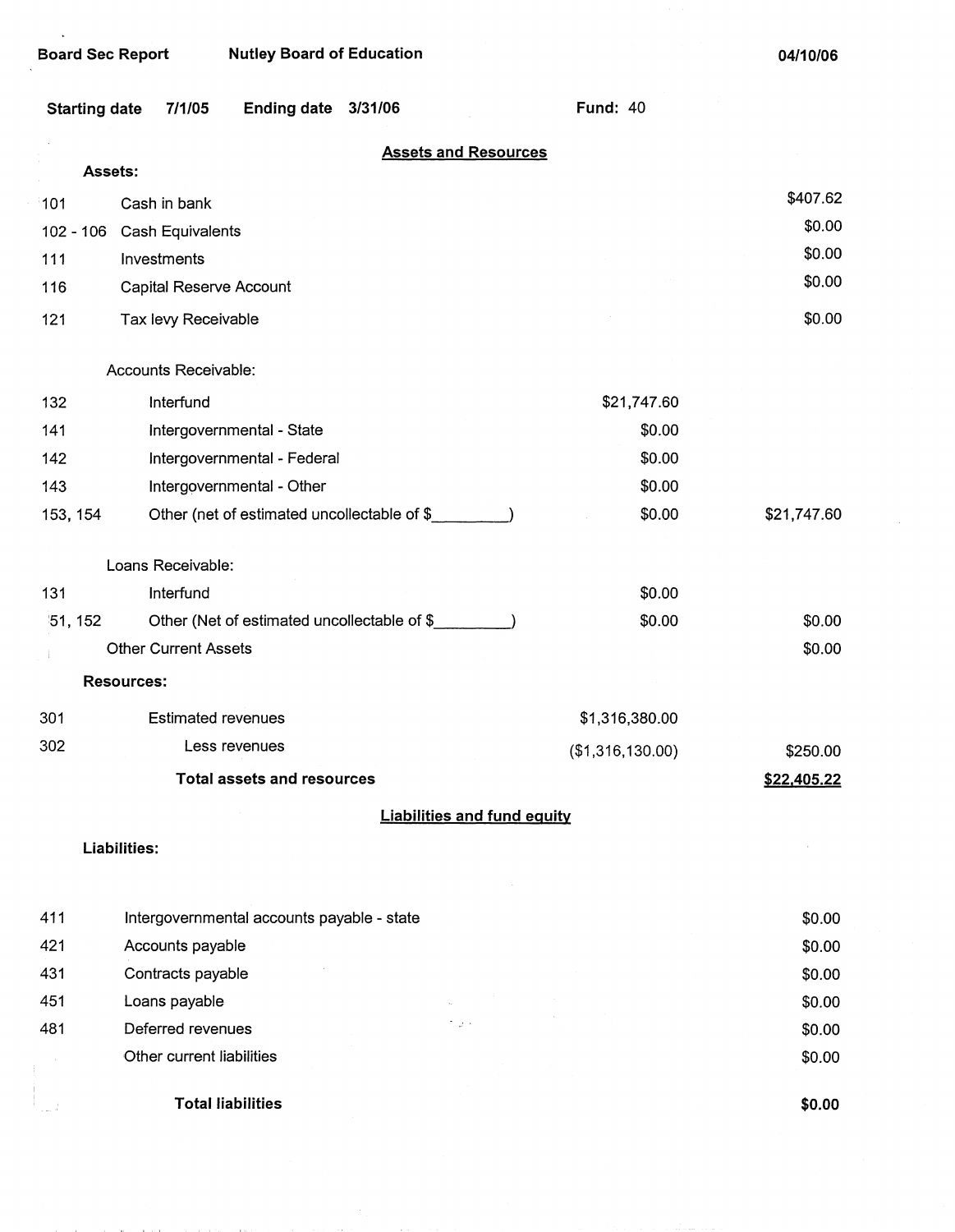| Board Sec Report | <b>Nutley Board of Education</b> |
|------------------|----------------------------------|
|------------------|----------------------------------|

**04/10/06** 

| Starting date 7/1/05 |  | Ending date 3/31/06 |  |  |
|----------------------|--|---------------------|--|--|
|----------------------|--|---------------------|--|--|

**Fund: 40** 

# **Fund Balance:**

| Appropriated:   |                                                        |                  |                  |            |             |
|-----------------|--------------------------------------------------------|------------------|------------------|------------|-------------|
| 753,754         | Reserve for encumbrances                               | \$7,150.00       |                  |            |             |
| 761             | Capital reserve account - July                         |                  |                  | \$0.00     |             |
| 604             | Add: Increase in capital reserve                       |                  |                  | \$0.00     |             |
| 307             | Less: Budgeted w/d from capital reserve eligible costs |                  |                  | \$0.00     |             |
| 309             | Less: Budgeted w/d from capital reserve excess costs   |                  | \$0.00           | \$0.00     |             |
| 762             | Adult education programs                               | \$0.00           |                  |            |             |
| 751,752,76x     | Other reserves                                         |                  |                  | \$0.00     |             |
| 601             | Appropriations                                         |                  | \$1,322,874.00   |            |             |
| 602             | Less: Expenditures                                     | (\$1,315,723.01) |                  |            |             |
|                 | Encumbrances                                           | (\$7,150.00)     | (\$1,322,873.01) | \$0.99     |             |
|                 | Total appropriated                                     |                  |                  | \$7,150.99 |             |
| Unappropriated: |                                                        |                  |                  |            |             |
| 770             | Fund balance, July 1                                   |                  | \$21,747.73      |            |             |
| 303             | <b>Budgeted fund balance</b>                           | (\$6,494.00)     |                  |            |             |
|                 | Total fund balance                                     |                  |                  |            | \$22,404.72 |
|                 | <b>Total liabilities and fund equity</b>               |                  |                  |            | \$22,404.72 |

# **Recapitulation of Budgeted Fund Balance:**

|                                    | <b>Budgeted</b>  | <b>Actual</b>    | <b>Variance</b> |
|------------------------------------|------------------|------------------|-----------------|
| Appropriations                     | \$1,322,874.00   | \$1,322,873.01   | \$0.99          |
| Revenues                           | (\$1,316,380.00) | (\$1,316,130.00) | (\$250.00)      |
| Subtotal                           | \$6,494.00       | \$6,743.01       | (\$249.01)      |
| Change in capital reserve account: |                  |                  |                 |
| Plus - Increase in reserve         | \$0.00           | \$0.00           | \$0.00          |
| Less - Withdrawal from reserve     | \$0.00           | \$0.00           |                 |
| Subtotal                           | \$6,494.00       | \$6,743.01       | (\$249.01)      |
| Less: Adjustment for prior year    | \$0.00           | \$0.00           |                 |
| Budgeted fund balance              | \$6,494.00       | \$6,743.01       | (\$249.01)      |

WUVuM<br>Board Secretary

Prepared and submitted by :

 $\frac{4/10/86}{\text{Date}}$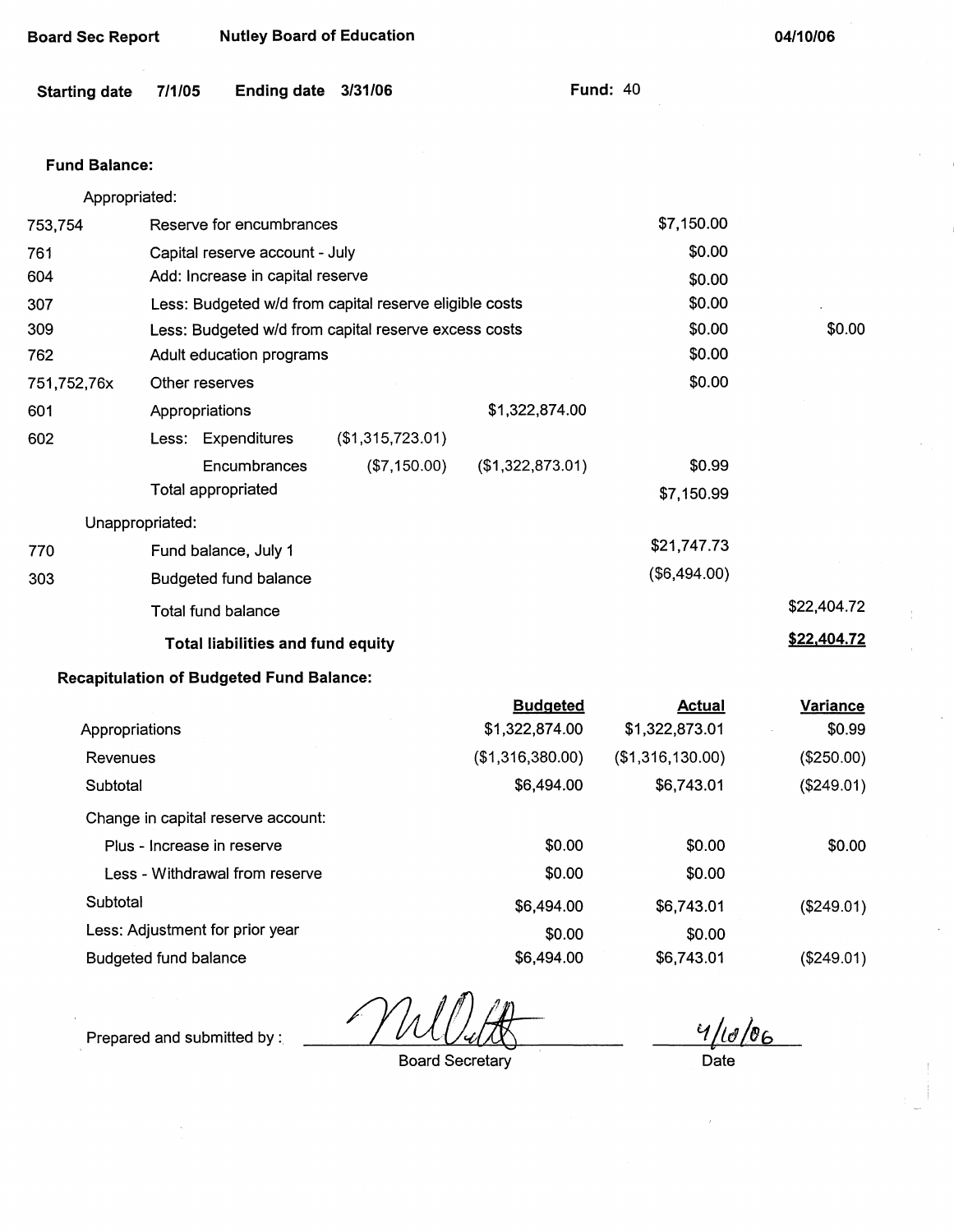$\frac{1}{1}$ 

| <b>Starting date</b> | 7/1/05                                     | <b>Ending date</b>                          | 3/31/06 |                                    | <b>Fund: 50</b> |                 |
|----------------------|--------------------------------------------|---------------------------------------------|---------|------------------------------------|-----------------|-----------------|
|                      | <b>Assets:</b>                             |                                             |         | <b>Assets and Resources</b>        |                 |                 |
| 101                  | Cash in bank                               |                                             |         |                                    |                 | (\$124, 811.73) |
| $102 - 106$          | Cash Equivalents                           |                                             |         |                                    |                 | \$150.00        |
| 111                  | Investments                                |                                             |         |                                    |                 | \$0.00          |
| 116                  | Capital Reserve Account                    |                                             |         |                                    |                 | \$0.00          |
| 121                  | Tax levy Receivable                        |                                             |         |                                    |                 | \$0.00          |
|                      | Accounts Receivable:                       |                                             |         |                                    |                 |                 |
|                      |                                            |                                             |         |                                    |                 |                 |
| 132                  | Interfund                                  |                                             |         |                                    | \$0.00          |                 |
| 141                  |                                            | Intergovernmental - State                   |         |                                    | \$5,288.32      |                 |
| 142                  |                                            | Intergovernmental - Federal                 |         |                                    | \$0.00          |                 |
| 143                  |                                            | Intergovernmental - Other                   |         |                                    | \$468.72        |                 |
| 153, 154             |                                            | Other (net of estimated uncollectable of \$ |         |                                    | \$14,888.11     | \$20,645.15     |
|                      | Loans Receivable:                          |                                             |         |                                    |                 |                 |
| 131                  | Interfund                                  |                                             |         |                                    | \$0.00          |                 |
| 51, 152              |                                            | Other (Net of estimated uncollectable of \$ |         |                                    | \$0.00          | \$0.00          |
|                      | <b>Other Current Assets</b>                |                                             |         |                                    |                 | \$15,874.03     |
|                      | <b>Resources:</b>                          |                                             |         |                                    |                 |                 |
| 301                  | <b>Estimated revenues</b>                  |                                             |         |                                    | \$0.00          |                 |
| 302                  | Less revenues                              |                                             |         |                                    | (\$530,140.86)  | (\$530,140.86)  |
|                      |                                            | <b>Total assets and resources</b>           |         |                                    |                 | (\$618,283,41)  |
|                      |                                            |                                             |         | <b>Liabilities and fund equity</b> |                 |                 |
|                      | Liabilities:                               |                                             |         |                                    |                 |                 |
| 101                  | Cash in bank                               |                                             |         |                                    |                 | (\$124,811.73)  |
| 411                  | Intergovernmental accounts payable - state |                                             |         |                                    |                 | \$0.00          |
| 421                  | Accounts payable                           |                                             |         |                                    |                 | \$0.00          |
| 431                  | Contracts payable                          |                                             |         |                                    |                 | \$0.00          |
| 451                  | Loans payable                              |                                             |         |                                    |                 | \$0.00          |
| 481                  | Deferred revenues                          |                                             |         |                                    |                 | \$0.00          |
|                      | Other current liabilities                  |                                             |         |                                    |                 | \$32,116.50     |
|                      | <b>Total liabilities</b>                   |                                             |         |                                    |                 | \$32,116.50     |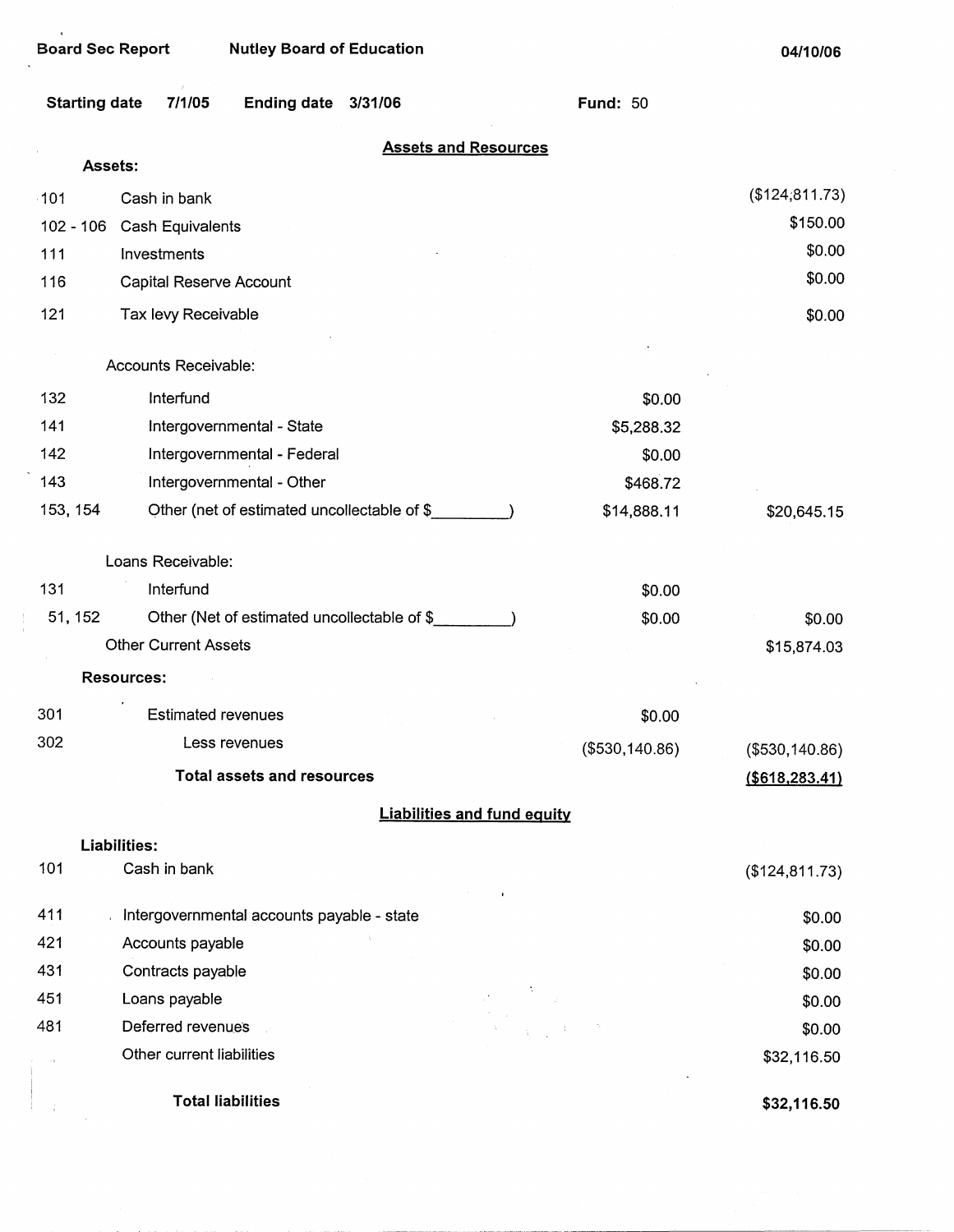| <b>Starting date</b> | 7/1/05         | <b>Ending date</b>                              | 3/31/06                                                |                  | <b>Fund: 50</b> |                  |
|----------------------|----------------|-------------------------------------------------|--------------------------------------------------------|------------------|-----------------|------------------|
| <b>Fund Balance:</b> |                |                                                 |                                                        |                  |                 |                  |
| Appropriated:        |                |                                                 |                                                        |                  |                 |                  |
| 753,754              |                | Reserve for encumbrances                        |                                                        |                  | \$193,186.44    |                  |
| 761                  |                | Capital reserve account - July                  |                                                        |                  | \$0.00          |                  |
| 604                  |                | Add: Increase in capital reserve                |                                                        |                  | \$0.00          |                  |
| 307                  |                |                                                 | Less: Budgeted w/d from capital reserve eligible costs |                  | \$0.00          |                  |
| 309                  |                |                                                 | Less: Budgeted w/d from capital reserve excess costs   |                  | \$0.00          | \$0.00           |
| 762                  |                | Adult education programs                        |                                                        |                  | \$0.00          |                  |
| 751,752,76x          |                | Other reserves                                  |                                                        |                  | \$0.00          |                  |
| 601                  | Appropriations |                                                 |                                                        | \$0.00           |                 |                  |
| 602                  |                | Less: Expenditures                              | (\$650,399.91)                                         |                  |                 |                  |
|                      |                | Encumbrances                                    | (\$193, 186.44)                                        | $(\$843,586.35)$ | (\$843,586.35)  |                  |
|                      |                | Total appropriated                              |                                                        |                  | (\$650,399.91)  |                  |
| Unappropriated:      |                |                                                 |                                                        |                  |                 |                  |
| 770                  |                | Fund balance, July 1                            |                                                        |                  | \$0.00          |                  |
| 303                  |                | <b>Budgeted fund balance</b>                    |                                                        |                  | \$0.00          |                  |
|                      |                | Total fund balance                              |                                                        |                  |                 | (\$650,399.91)   |
|                      |                | Total liabilities and fund equity               |                                                        |                  |                 | ( \$618, 283.41) |
|                      |                | <b>Recapitulation of Budgeted Fund Balance:</b> |                                                        |                  |                 |                  |
|                      |                |                                                 |                                                        | <b>Budgeted</b>  | <b>Actual</b>   | <b>Variance</b>  |
| Appropriations       |                |                                                 |                                                        | \$0.00           | \$843,586.35    | (\$843,586.35)   |
| Revenues             |                |                                                 |                                                        | \$0.00           | (\$530, 140.86) | \$530,140.86     |
| Subtotal             |                |                                                 |                                                        | \$0.00           | \$313,445.49    | (\$313,445.49)   |
|                      |                | Change in capital reserve account:              |                                                        |                  |                 |                  |
|                      |                | Plus - Increase in reserve                      |                                                        | \$0.00           | \$0.00          | \$0.00           |
|                      |                | Less - Withdrawal from reserve                  |                                                        | \$0.00           | \$0.00          |                  |
| Subtotal             |                |                                                 |                                                        | \$0.00           | \$313,445.49    | (\$313,445.49)   |
|                      |                | Less: Adjustment for prior year                 |                                                        | \$0.00           | \$0.00          |                  |

Budgeted fund balance

**Board Sec Report Nutley Board of Education** 

\$0.00

Prepared and submitted by:

Board Secretary

 $4/18/06$ P<br>Date

(\$313,445.49)

**04/10/06** 

\$313,445.49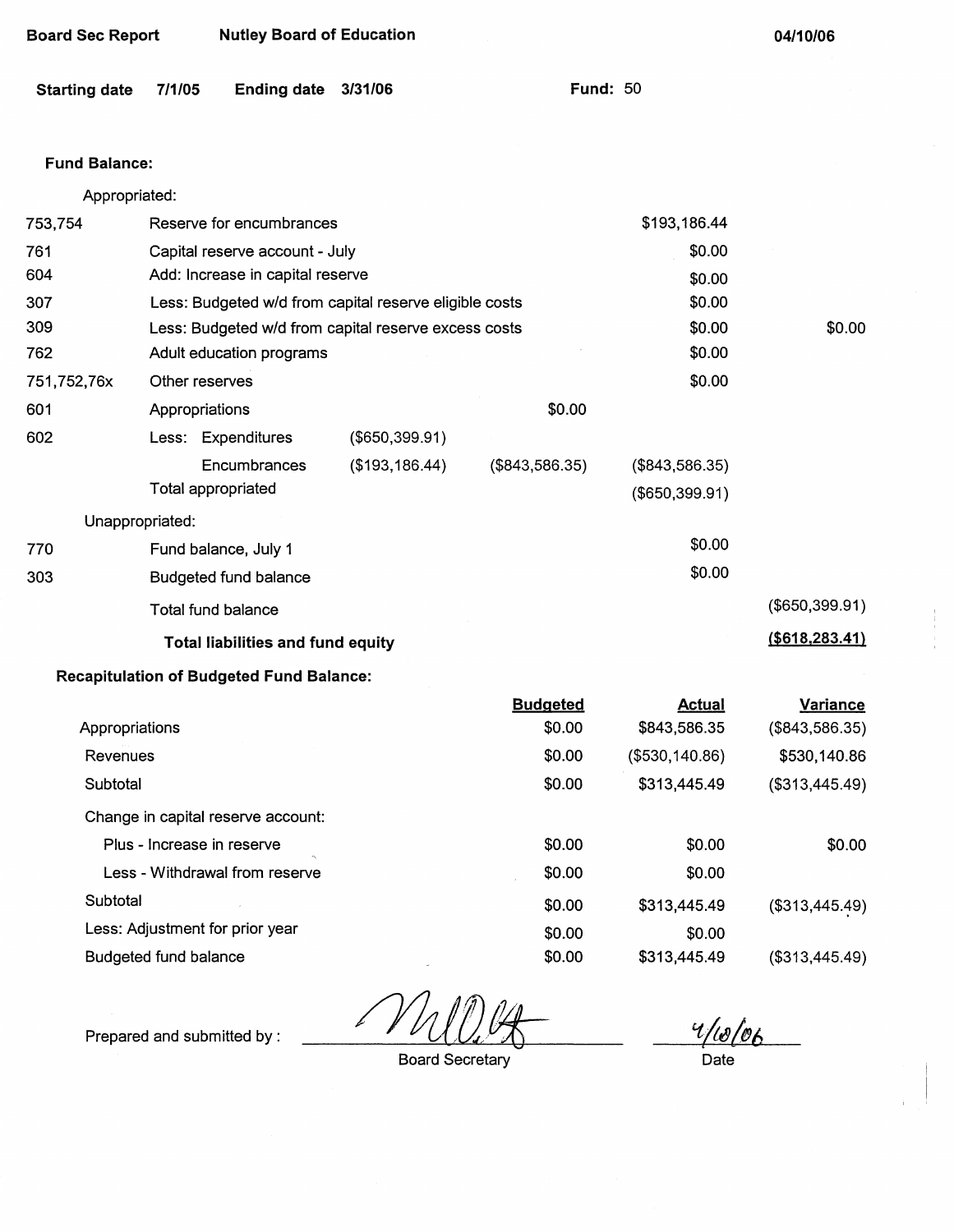$\bar{z}$ 

| <b>Starting date</b> | 7/1/05                                      | Ending date 3/31/06 |                                    | <b>Fund: 55</b> |                  |
|----------------------|---------------------------------------------|---------------------|------------------------------------|-----------------|------------------|
|                      | Assets:                                     |                     | <b>Assets and Resources</b>        |                 |                  |
| ั 101                | Cash in bank                                |                     |                                    |                 | \$51,361.34      |
| $102 - 106$          | Cash Equivalents                            |                     |                                    |                 | \$500.00         |
| 111                  | Investments                                 |                     |                                    |                 | \$0.00           |
| 116                  | Capital Reserve Account                     |                     |                                    |                 | \$0.00           |
| 121                  | Tax levy Receivable                         |                     |                                    |                 | \$0.00           |
|                      | Accounts Receivable:                        |                     |                                    |                 |                  |
| 132                  | Interfund                                   |                     |                                    | \$38,836.94     |                  |
| 141                  | Intergovernmental - State                   |                     |                                    | \$0.00          |                  |
| 142                  | Intergovernmental - Federal                 |                     |                                    | \$0.00          |                  |
| 143                  | Intergovernmental - Other                   |                     |                                    | \$0.00          |                  |
| 153, 154             | Other (net of estimated uncollectable of \$ |                     |                                    | \$0.00          | \$38,836.94      |
|                      | Loans Receivable:                           |                     |                                    |                 |                  |
| 131                  | Interfund                                   |                     |                                    | \$0.00          |                  |
| 51, 152              | Other (Net of estimated uncollectable of \$ |                     |                                    | \$0.00          | \$0.00           |
|                      | <b>Other Current Assets</b>                 |                     |                                    |                 | \$0.00           |
|                      | <b>Resources:</b>                           |                     |                                    |                 |                  |
| 301                  | <b>Estimated revenues</b>                   |                     |                                    | \$0.00          |                  |
| 302                  | Less revenues                               |                     |                                    | (\$446,088.14)  | (\$446,088.14)   |
|                      | <b>Total assets and resources</b>           |                     |                                    |                 | ( \$355, 389.86) |
|                      |                                             |                     | <b>Liabilities and fund equity</b> |                 |                  |
|                      | Liabilities:                                |                     |                                    |                 |                  |
|                      |                                             |                     |                                    |                 |                  |
| 411                  | Intergovernmental accounts payable - state  |                     |                                    |                 | \$0.00           |
| 421                  | Accounts payable                            |                     |                                    |                 | \$0.00           |
| 431                  | Contracts payable                           |                     |                                    |                 | \$0.00           |
| 451                  | Loans payable                               |                     |                                    |                 | \$0.00           |
| 481                  | Deferred revenues                           |                     | $\sqrt{2}$                         |                 | \$0.00           |
|                      | Other current liabilities                   |                     |                                    |                 | \$183,840.66     |
|                      | <b>Total liabilities</b>                    |                     |                                    |                 | \$183,840.66     |